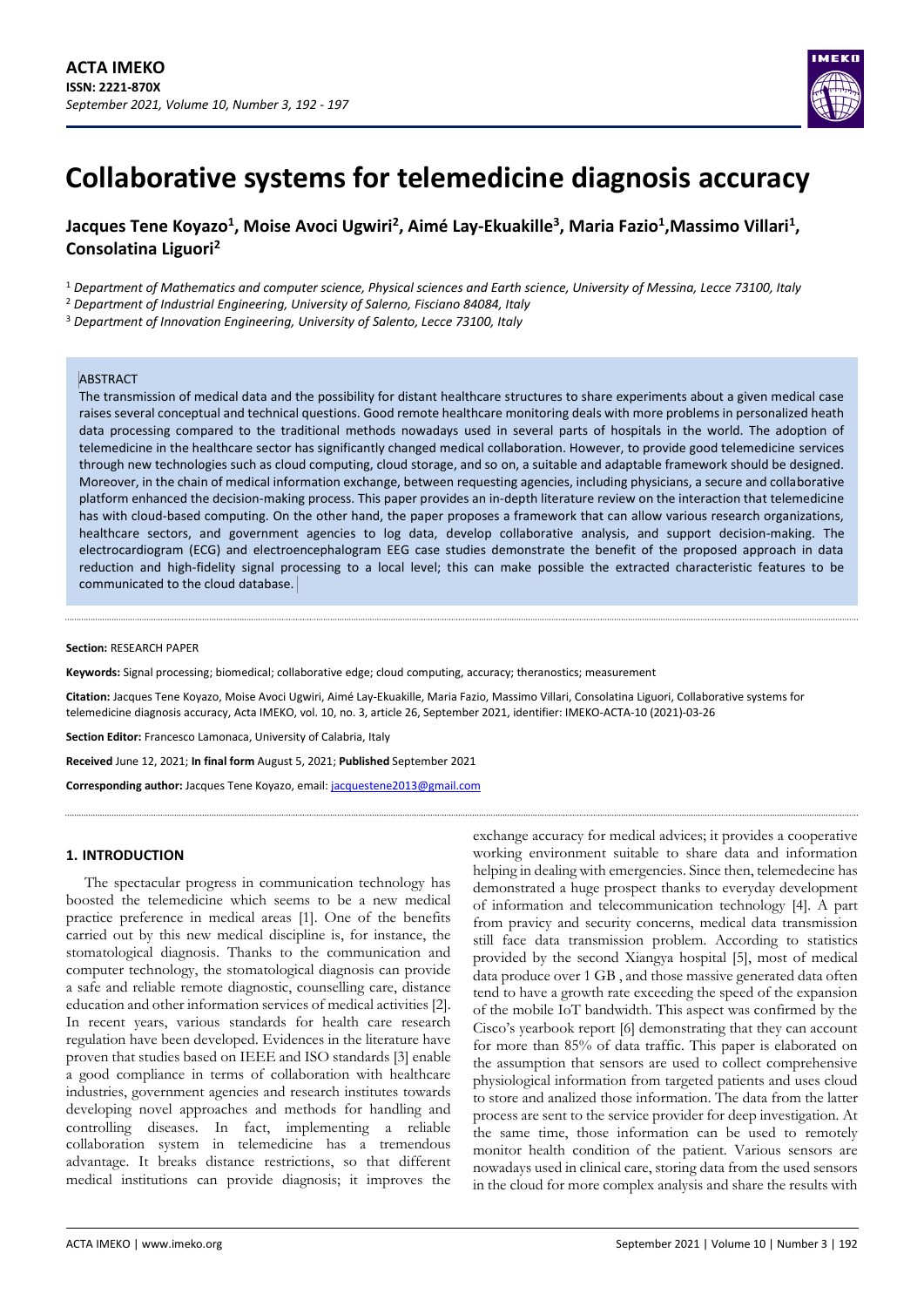the medical professional for further examination is the core idea beside this paper.

## **2. DIAGNOSIS IN TELEMEDECINE THROUGH A COLLABORATIVE FRAMEWORK: A LITERATURE SURVEY**

#### **2.1. General overview**

The Internet of Things (IoT) in collaborative medical framework is considered to be the most fundamental aspect enabling collaboration in telemedicine, because it allows healthcare applications to fully use the IoT and cloud computing [\[7\]-](#page-5-6)[\[9\].](#page-5-7) The framework also provides protocols to support the communication as well as broadcast of raw medical signals from different sensors and smart devices to a network of fog nodes. A good insight of a collaborative framework has been introduced by Yang et al. [\[10\]](#page-5-8) and Almotiri et al[.\[11\],](#page-5-9) where they have suggested an architecture able to collect data on the patient health thanks to several sensors, and transfert them to a remote server for processing and giving the possibility to display the results. The [Figure 1](#page-1-0) shows essential components needed in a collaborative framework for collaborative system in telemedicine diagnosis.

In ideal situation, sensors have to constantly collect patient's health condition and vital information. The collected data are then sent to hand-held devices via edge router where it will analyzed and store on a cloud computing platform for further evaluations as presented in the [Figure 2.](#page-1-1)

It is worth to mention here that, sensors are continuously sending patient's vital signs as raw information such as electomyograpy (EMG), electrocardiogram (ECG), electrocardiogram (ECG), electroencephalogram (EEG), body temperature, blood glucose (BG) and so on. The good data exchange platform architecture ensures that all sensors operate smoothly so that users can interact with them easily. ECG and EEG are demonstrated in section 3 of this paper as show cases.

#### **2.2. Cloud computing for telemedicine**

In information technology, the cloud computing becomes the hottest subject nowadays. The computing ressources allocated by is in fact on-demand, scalable and secure to users. In a work done by Sultan et al[. \[12\]](#page-5-10) cloud computing is described as the backbone of IoT health systems. The cloud computing has the advantage of providing the capability of sharing information among health professionals, research institutes and patients in a more



<span id="page-1-0"></span>Figure 1. Basic subsets in collaborative framework for heathcare in telemedicine.



<span id="page-1-1"></span>Figure 2. A typology for remote patient monitoring using body sensors.

structured and organized maner, which minimized the risks of medical record lost [\[13\].](#page-5-11) The [Figure 3](#page-1-2) presents the platform of a remote healthcare monitoring system based on cloud computing. Each layer in the platform is designed to handle a specific task and it can be implemented in the way to serve various query for healthcare.

The cloud storage and the multiple tenants access control are the "master layer" of the platform. It assures the collection of the healthcare data from sensors such presented in th[e Figure 2](#page-1-1) (layer 1). The healthcare annotation layer solves data heterogeneity issue, which is a big deal in signal processing discipline. The fact that, sensors used for telemedicine purpose generate data of various type, this complexifies the data sharing automation among agencies. One way is to just create an open linked life data sets to annotate personal healthcare data and integrate dispersed data in a patient-centric pattern for cloud application [\[14\].](#page-5-12) The data analysis layer processes data stored in the cloud to assist in



<span id="page-1-2"></span>Figure 3. Cloud-computing based on remote health monitoring – functional platform.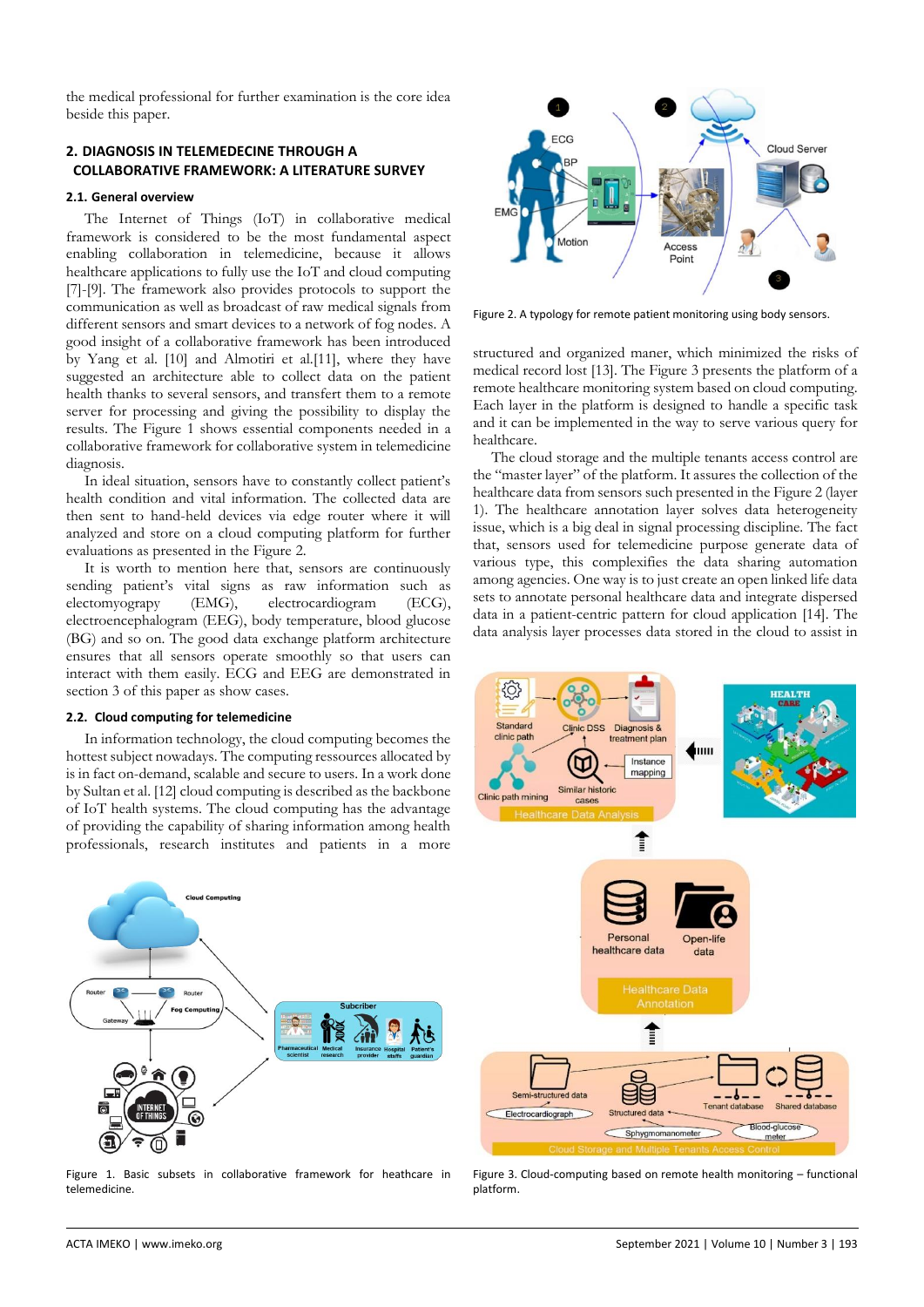

<span id="page-2-0"></span>Figure 4. Main attributes in fog computing architecture : an illustration.

clinical decision making. One can see in [Figure 4,](#page-2-0) mining algorithms are constructed in order to induce clinical paths from personal healthcare data.

It is important to point out here that, major part of the cloud data centers are geographically centralized and located way far from end-users [\[15\].](#page-5-13) For telemedicine application which often requires immediate real-time feedback, communication between users and remote cloud servers are the reason of major issues like delays in round-trip, network congestion, and so on. Those observations led to new evolutions in cloud computing, such as fog computing and big data, the cloud computing got then extended and got able to support high scalable computing platforms [\[16\].](#page-5-14) I[n \[6\],](#page-5-5) one can evidently see that, CISCO was the first to introduce the fog computing concept as a possible solution to extend cloud network edge computing power and storage capacity. Fog computing is known to be closer to devices and possesses a dense geographical distribution, so applications and services can be placed at the edge of the local network, which reduces bandwith usage latency. In this way cloud gets closer to the user, and the processing gets done locally, minimizing network ltency and bandwidth usage. The main fog computing architecture as illustrated in the [Figure 4.](#page-2-0)

The interest beside the use of fog computing layer is deeply discussed by many authors, where they analyzed the role of fog computing in implementing healthcare monitoring framework and they proposed a mediator layer to receive raw information from sensor devices and then store them on the cloud.

#### **3. CASE STUDY AND DISCUSSIONS**

Embracing collaborative edge computing helps healthcare organizations visibility over patient care cycles. Sharing information practionners (phycians or health professionals) can give organizations a clear big picture view of what's going on and how to deal with it. Moreover, this technology effectively contributes to the process of organizations of the health system (hospital or health center) from the point of view of the exchange of data in a reliable way, in particular for urgent critical cases presented by patients, such as neurological, cardiological problem, etc.

[Figure 5](#page-2-1) represents the proposed collaboration architecture of two healthcare centers, respectively A and B. We consider two patients under ECG and EEG diagnosis, as shown in the diagram, who are. This part constitutes the first block for the diagnosis based on the designed architecture, specifically for ECG and ECG study cases. The diagnosis is made for two patients, each in these healthcare centers where their biosignals are captured. The second considered a block of the process, and the result is composed of three compartments where each one plays a specific role, starting with the acquisition in the local interface, and the data received from another health center, via the data management, and the local storage for the final result after analysis and interpretation of data at the level of the third compartment (Data analysis).



<span id="page-2-1"></span>Figure 5. The proposed collaborative architecture.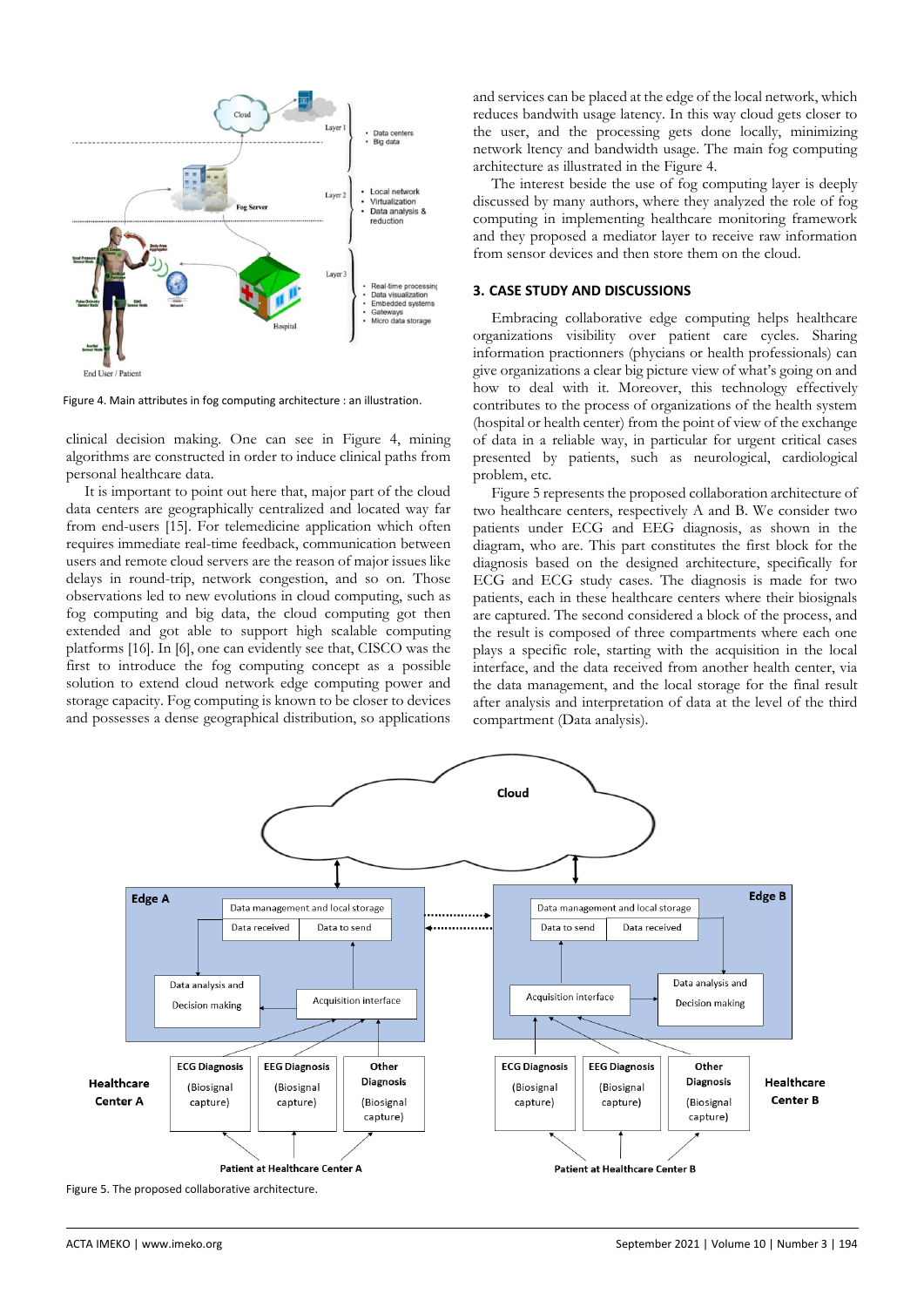This nature of collaboration between the network edges is attributed in two healthcare centers named Edge A and Edge B to ensure the reliability, storage, and processing of geographically distributed data. One of the main scopes of this architectural configuration is the exchange of diagnosis between two healthcare centers or multiple healthcare ones. This exchange is necessary to carry out specific comparisons amongst patients of the same age range and the same characteristics. Due to heavy file dimensions, the proposed architecture also allows performing remote access without displacing files. That is possible thanks to the cloud.

### **3.1. ECG Monitoring**

In medical applications, ECG sensors record the electrical activity of a heart at rest, then deliver acquired information about HR and rhythm. The recorded information is crutial in early prediction of a heart enlargement due to hypertension or heart attack. The integration of IoT in ECG for telemedicine practices has a tremendous benefits and high potential to warn users about heart rate abnormality, which is a vital sign of early heart desease detection. In this paper, two patients have been considered. In the [Figure 6,](#page-3-0) the output ECG signal of two patients is presented, where the filtering sequence uses Pan Tompkin's QRS detector. For the comparison purpose, the signals have been downsampled to 250 Hz. Each window represents 5.5 seconds of data. Each stage introduces a delay with a cumulative delay of 40 samples.

For a optimum filtering, the butterworth filter is used in this study. The filtering range is between 4 Hz and 20 Hz, the filter is of order 4. The proposed processing algorithm is implemented in matlab.

I[n Figure 7,](#page-3-1) one can see the respiratory rate which is a critical and one of the vital signs used in telemedicine. R-R interval has been used for detection. Due to the change in heart rate synchronized with respiration, the R-R interval of the ECG is short during the respiration, and long during expiration [\[18\].](#page-5-15)  However, the morphology of a heart can vary greatly depending



<span id="page-3-1"></span><span id="page-3-0"></span>

on the patient as shown in [Figure 7.](#page-3-1) Usually, normal heartbeat for a patient can resemble an abnormal beat for another. The Hamilton and Tompkins algorithms used in this paper [\[19\]](#page-5-16) are then used for peak energy amplitude detection rather than the detailed morphology of the ECG.

# **3.2. EEG monitoring**

EEG are known to be interesting source of information for remote healthcare and can be associate to ECG for enhancing the diagnosis task [\[12\].](#page-5-10) The issue though is to apply appropriate techniques to extract information prior to upload to the cloud, so that medical agencies can take advantage of them for proper and accurate diagnosis. This paper adopted the Filter Diagonalization Methods exploited by A. Lay-Ekuakille et al[. \[20\]](#page-5-17) to extract relevant parameters such as complex frequencies from a given window. EEG can be seen as signals that are sums of damped exponentials, which makes suitable to apply FDM and/or the Decimeted Signal Diagonalization (DSD). The bandlimited decimated signal can be modeled as

$$
C_n^{\text{bld}} = \sum_{k=1}^K d_k e^{-j \omega n \tau_D}, \ \text{Im } \omega_k < 0 \,, \tag{1}
$$

where  $\omega_k$  and  $d_k$  are complex frequencies and amplitudes respectively. If *M* is the times at which the signal is sampled, then for each of the *M* signals, the diagnonalization for FDM algorithm can be implemented as follow:

<span id="page-3-2"></span>
$$
C_n^{\text{bld}} = \sum_{k=1}^K d_k e^{-j \omega n \tau_D} \Rightarrow U_1 B_{1k} = u_{1k} U_0 B_{1k}
$$
 (2)

<span id="page-3-3"></span>
$$
C_{2n}^{\text{bld}} = \sum_{k=1}^{K} d_{2k} e^{-j \omega n \tau_D} \Rightarrow U_1 B_{2k} = u_{2k} U_0 B_{2k} . \tag{3}
$$



Figure 6. Processing sequences for patient 1 and patient 2. Figure 7. Filtered, smoothed and processed ECG for patient 1 and patient 2.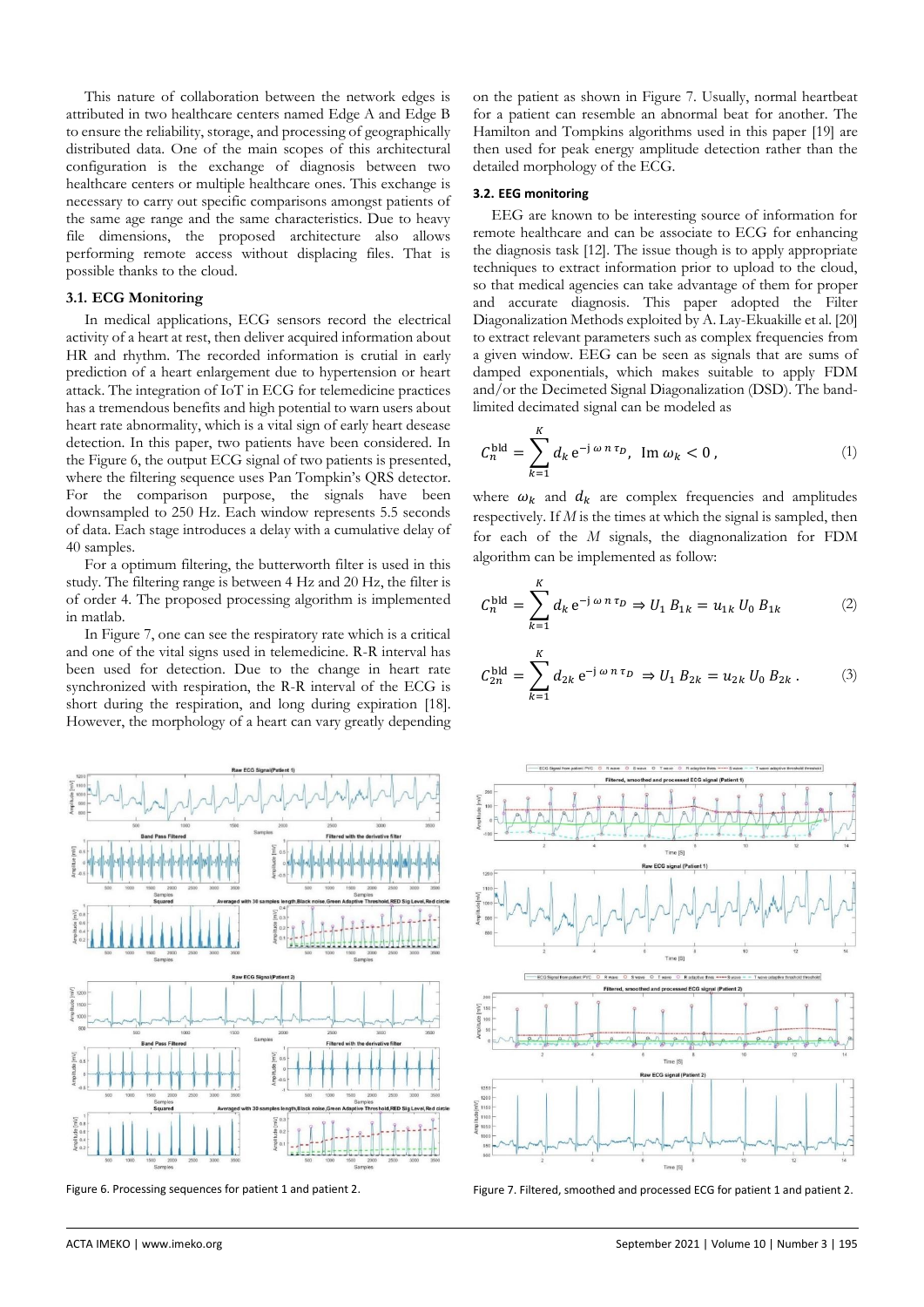In [\(2\)](#page-3-2) and [\(3\),](#page-3-3) complex frequencies are extracted from the eigenvalues  $u_{1k}$  and  $u_{2k}$ . The reader is encouraged to find more detailed on FDM algorithm structure in [\[21\].](#page-5-18) As for the ECG case, the EEG is considered for the patient 1 and patient 2, where patient 1 is the unsuspected child and the latter is the suspected child[. Figure 8](#page-4-0) presents the bisepstrum of the signal ranging from 10801 up to 12000 samples. The bisepstrum is built for the second interval for the patient 2 as can be seen in [Figure 9.](#page-4-1)

An important clinical feature for both suspected and unsuspected cases (epilepsy in this case) are presented in [Figure](#page-4-2)  [10](#page-4-2) and [Figure 11](#page-4-3) respectively for patient 1 and patient 2.

As stated above, cloud computing provides secure platform for two-way sharing of research data across different agencies or institutions. Platforms such as google-cloud, GIFT-cloud, etc… are designed to meet the need of collaborative research project by simplifying data transfer. The EEG and ECG characteristic features obtained in this elaboration, make easy to integrate with IT local infrastructure of the institutions that provided clinical data and expertise, with end-user within routine clinical workflow. The results are presented such as supports for varied collaboration agreements between institutions and related access control restrictions. The improved scheme proposed i[n Figure 5,](#page-2-1)  makes possible the configuration as well as the update, and can allow new modalities to be added via the server without requiring software updates. Features extracted such as bispectrum presented in [Figure 12](#page-4-4) simplified the development of the research software. The idea is straitforward, such that the development allows to automatically fetch the data directely from the server, given the fact data has been uploaded from research center (in our case). These features are not just accurate, but also useful for both medical research projects where data



<span id="page-4-0"></span>Figure 8. The bispectrum and associate representation for patient 1



<span id="page-4-1"></span>Figure 9. The bispectrum and associate representation for patient 2 (here the sample is 7201 - 8400).

sharing is required between researchers and clinical institutions and medical professionals for decision making.

#### **4. CONCLUSIONS**

Telemedicine aimed to provide high-quality medical services, given that healthcare facilities nowadays hardly satisfy populations' needs due to limitations of public medical resources and infrastructures. This research proposed a cloud-computingbased architecture for decentralized and collaborative diagnosis by highlighting patients' data storage after meaningful feature extraction. In this way, a medical professional can rapidly grasp the patient's state in question and make an accurate decision easily. As reported at the beginning of section 3, collaborative edge computing certainly helps healthcare organizations in the spirit of connecting hardware and software issues in a unique platform for decision making in the interest of patient[s \[22\],](#page-5-19) [\[23\].](#page-5-20) 



<span id="page-4-2"></span>Figure 10. The bispectrum and associate representation for patient 1 (here the sample is 7201 - 8400).



<span id="page-4-3"></span>Figure 11. The bispectrum and associate representation for patient 2 (here the sample is 7201 - 8400).



<span id="page-4-4"></span>Figure 12. Superposition of bispectrums associate to patient 1 and patient 2.